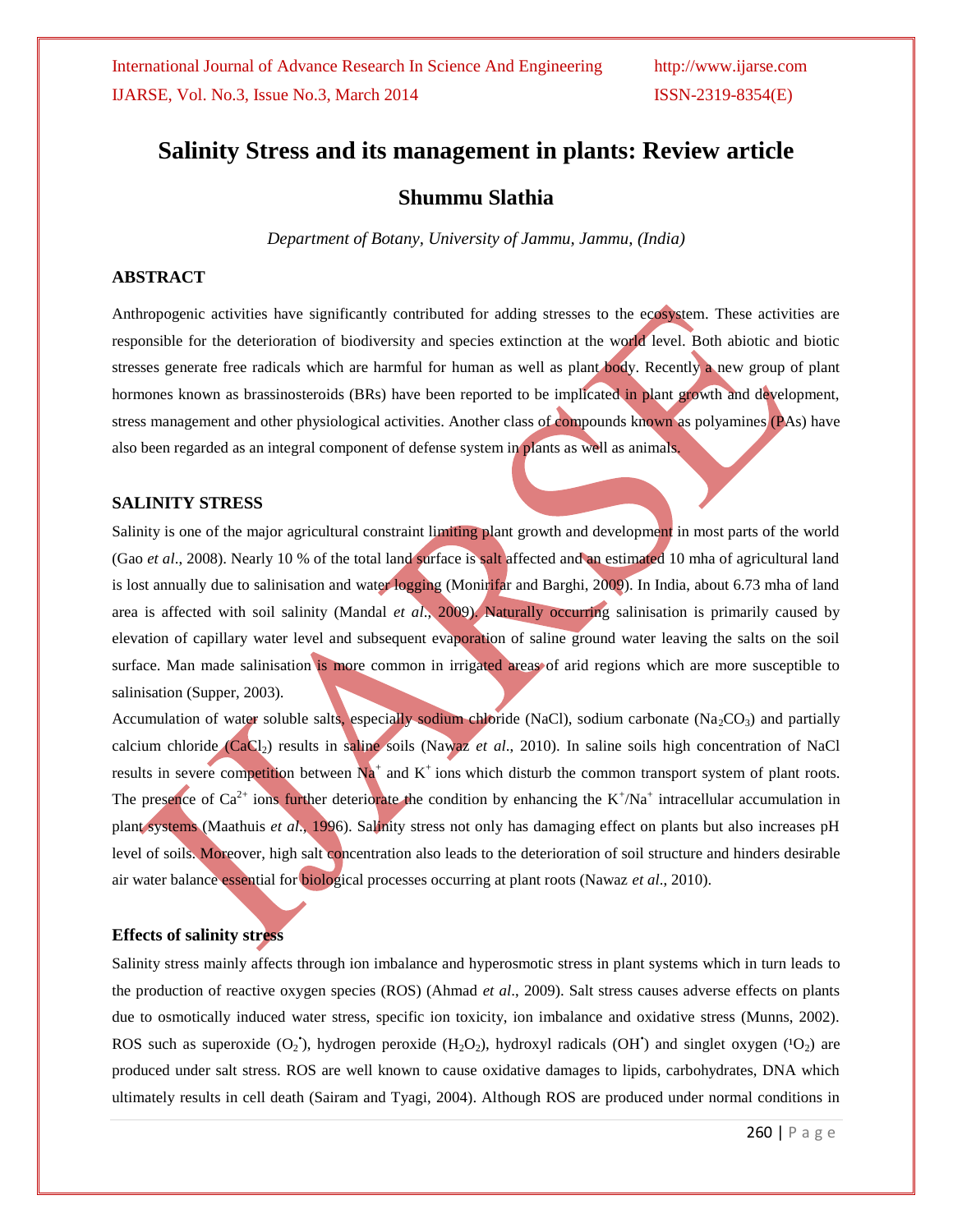chloroplasts and peroxisomes through photorespiration in light and in mitochondria during darkness respectively, but during stressful conditions, there concentration gets increased many folds and causes harmful effects (Ahmad *et al*., 2009).

Reactive oxygen species (ROS) produced under salt stress are known to attack polyunsaturated fatty acids giving rise to lipid hydroperoxides, increasing leakiness and causes secondary damage to membrane protein, DNA and RNA (Ahmad *et al*., 2009). Physiological processes such as seed germination, seedling growth and vigour, vegetative growth, flowering and fruit set are also adversely affected by high salt levels (Sairam and Tyagi, 2004). Disturbed ability of water uptake and reduced growth of plant roots has also been observed under NaCl stress (Nawaz *et al*., 2010). More recently the disturbed chemical potential between apoplast and symplast leads to decrease in turgour pressure and reduction in plant growth has been reported by Hussain *et al*. (2010).

Reduced growth of two maize cultivars (cv. Golden and C-20) was also observed by Nawaz and Ashraf (2007). Reduction in net carbon dioxide assimilation under salinity stress has been observed by Saffan (2008).

Abass and Latif (2005) reported significant reduction in the growth of *Corchorus olctorius* seeds treated with 1000, 3000 and 5000 ppm of NaCl. Significant reduction in germination percentage, germination rate, biomass of four vegetable species namely *Brassica campestris, Amaranthus paniculatus, Beta vulgaris, Brassica oleracea capitata* under salinity stress was also recorded by Jamil *et al*. (2006). At a concentration of 150 mM NaCl, there was a reduction in fresh weights of hypocotyls of *Jatropha curcas* plants (Gao *et al*., 2008). Similarly, Shahbaz and Ashraf (2007) observed a significant reduction in the shoot fresh and dry biomass of two wheat cultivars (S-24 and Mh-97) under salinity stress. Suspension in the growth processes of bean plants, with increasing salinity level was recorded by Stoeva and Kaymakanova (2008).

Decreased overall yield of rice crop was observed by Joseph *et al*., (2010) under salt stress. Reduced seedling growth in *Glycine max, Phaseolus vulgaris, Phaseolus adenanthus, Vigna unguiculata, Mucuna poggei* under NaCl stress had also been reported by Taffouo *et al*. (2009). A decrease in leaf area, fresh and dry biomass of shoots was observed by Houimli *et al.* (2008) in *Capsicum annum* under salt stress. Similarly, Bhaskar *et al*. (2009) also observed decline in seed germination of *B. juncea* growing under NaCl stress. Reduced wheat seedlings growth under salt stress was also recorded by Hameed *et al.* (2008). Significant reduction in the chlorophyll pigments and water relations of *Panicum miliaceum* was reported by Sabir *et al*. (2009).

Two species of *Salicornia* (*persica* and *europea*) were treated with different concentrations of NaCl (0, 85, 170, 340 and 510 nM) showed that fresh and dry weight of both species increased significantly at 85 and 170 nM and decreased at higher concentrations. Salinity increased proline content in both species as compared to control. Moreover there was an increase in activities of antioxidant enzymes like SOD, CAT and GPOX (Aghaleh *et al*., 2010). Similarly, Gorai *et al*. (2010) observed that NaCl stress (300 and 500 mM) caused a significant reduction in growth allocation of different tissues in *Phragmites australis*. Seeds of four lettuce (*Lactuca sativa*) varieties (Romaine, Augusta, Vista, Verte) differing in their salt sensitivity were sown at 0, 50, 100 and 150 mM NaCl. There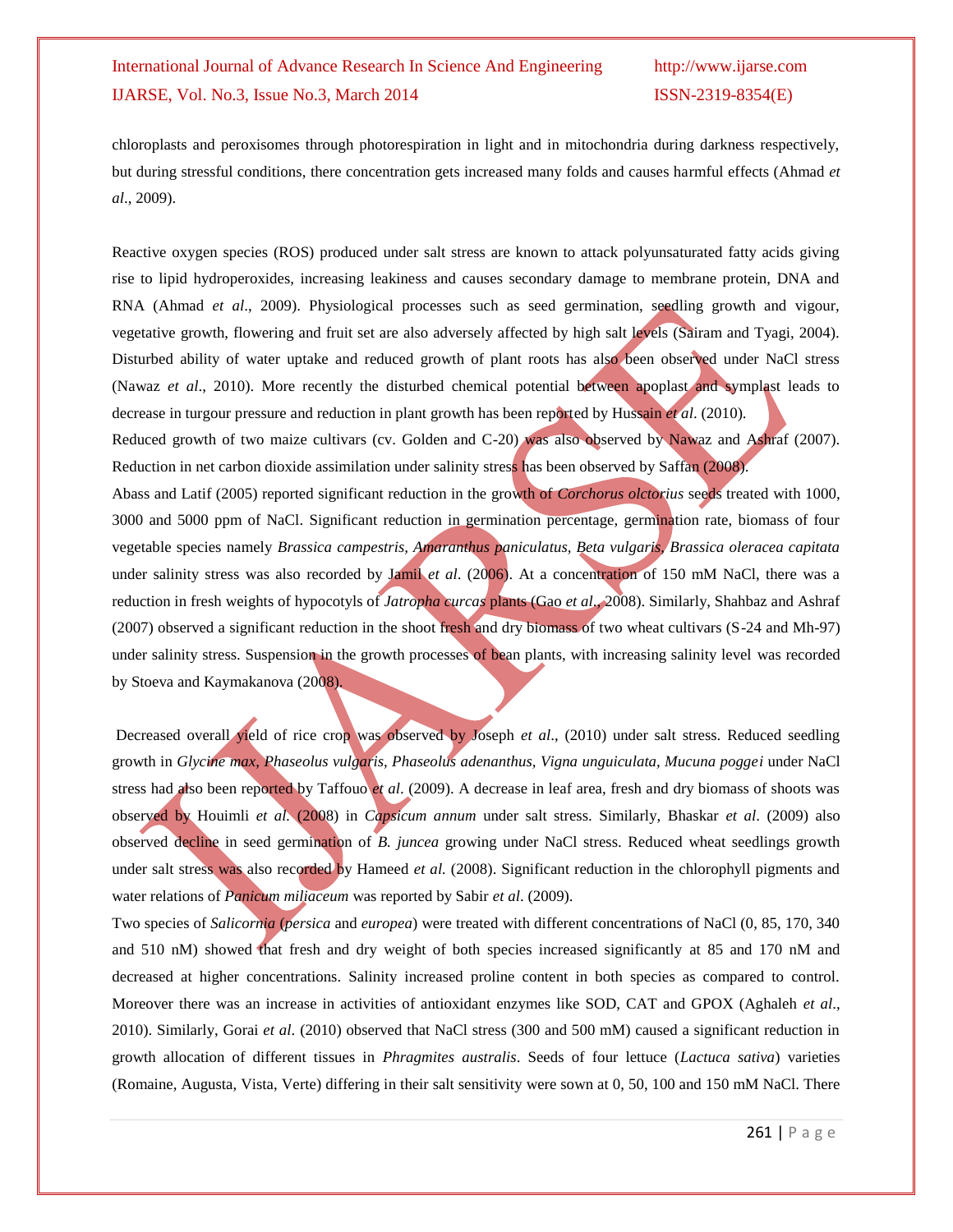was reduction in germination percentage with increasing salt concentration, with more decrease in vista and verk.

#### **SALINITY STRESS AND ITS MANAGEMENT**

Salt stress causes oxidative damages usually by the formation of ROS directly or through its involvement in redox reactions. The ROS like OH',  $H_2O_2$  and  $O_2$ ' causes oxidative damages to the metabolic machinery of plants. Although, ROS are produced under normal conditions in chloroplast and mitochondria but during biotic and abiotic stresses, their level gets enhanced and their concentration is not detoxified appropriately, thus causing oxidative stress (Chen and Schopfer, 1999). Plants have developed unique protection mechanism to negate the effects of oxidative stress. This protection mechanism is constituted by defense system consisting of antioxidants and antioxidative enzymes. Moreover, certain compatible solutes called osmolytes are also actively involved in NaCl stress amelioration.

Various antioxidant enzymes involved in oxidative stress management are catalase (CAT), superoxide dismutase (SOD), guaiacol peroxide (GPOX), peroxidase (POD), glutathione reductase (GR), ascorbate peroxidase (APOX) (Chen and Schopfer, 1999). Among antioxidant enzymes, SOD constitutes the first line of defense against ROS. It dismutates superoxide anion to hydrogen peroxide  $(H_2O_2)$ . Thereafter, harmful  $H_2O_2$  is catalysed by CAT, POD and APOX to H2O and O2. Under stressful conditions, enhancement in SOD activity of *Spirulina plantensis* had been observed by Choudhary *et al*. (2006). Similarly, Gratao *et al*. (2008) also reported an enhancement in the activities of CAT and SOD in tomato plants growing under salinity conditions.

Hernandez and Almansa (2002) observed an increase in the activities of SOD and GR in *Pisum sativum* under salinity stress. Seedlings of *Jatropha curcas* exposed to salt stress showed increased activities of SOD and POD at 150 and 200 mM NaCl stress (Gao *et al*., 2008). Similarly, Esfandiari *et al*. (2007) also recorded enhanced activity of CAT in two wheat cultivars (Alvand and Sardari) subjected to 50 mM NaCl stress. Improved activities of SOD, CAT and POX in *Cassia angustifolia* under salt stress had been reported by Agarwal and Pandey (2004). However decreased activities of APOX and GR were recorded in *Zea mays* seedlings under high salt concentration (Arora *et al*., 2008).

Besides antioxidant enzymes, plants respond to high salt concentration *via* antioxidants like ascorbic acid, glutathione (GSH), vitamin E, carotenoids (CAR) and flavonoids (FLA).

Ascorbic acid (ASA) is a water soluble antioxidant which helps in scavenging ROS (Smirnoff, 1996). Exogenous application of ASA to the root medium of *Lycopersicon esculentum* seedlings had been observed to remarkably increase seedling survival along with treatment of 300 mM NaCl (Shalta and Neumann, 2001). Exogenous application of ASA increased growth and yield of canola plants growing under salinity stress (Sakr and Arafa, 2009). Pretreatment of sorghum seedlings to glycinebetains or ascorbic acid had been observed to alleviate the inhibitory effects of salinity stress (Arafa *et al*., 2007). Similarly, Al-Hakimi and Hamada (2001) observed that presoaking of *Triticum aestivum* grains with ASA could counteract the adverse effects of NaCl stress.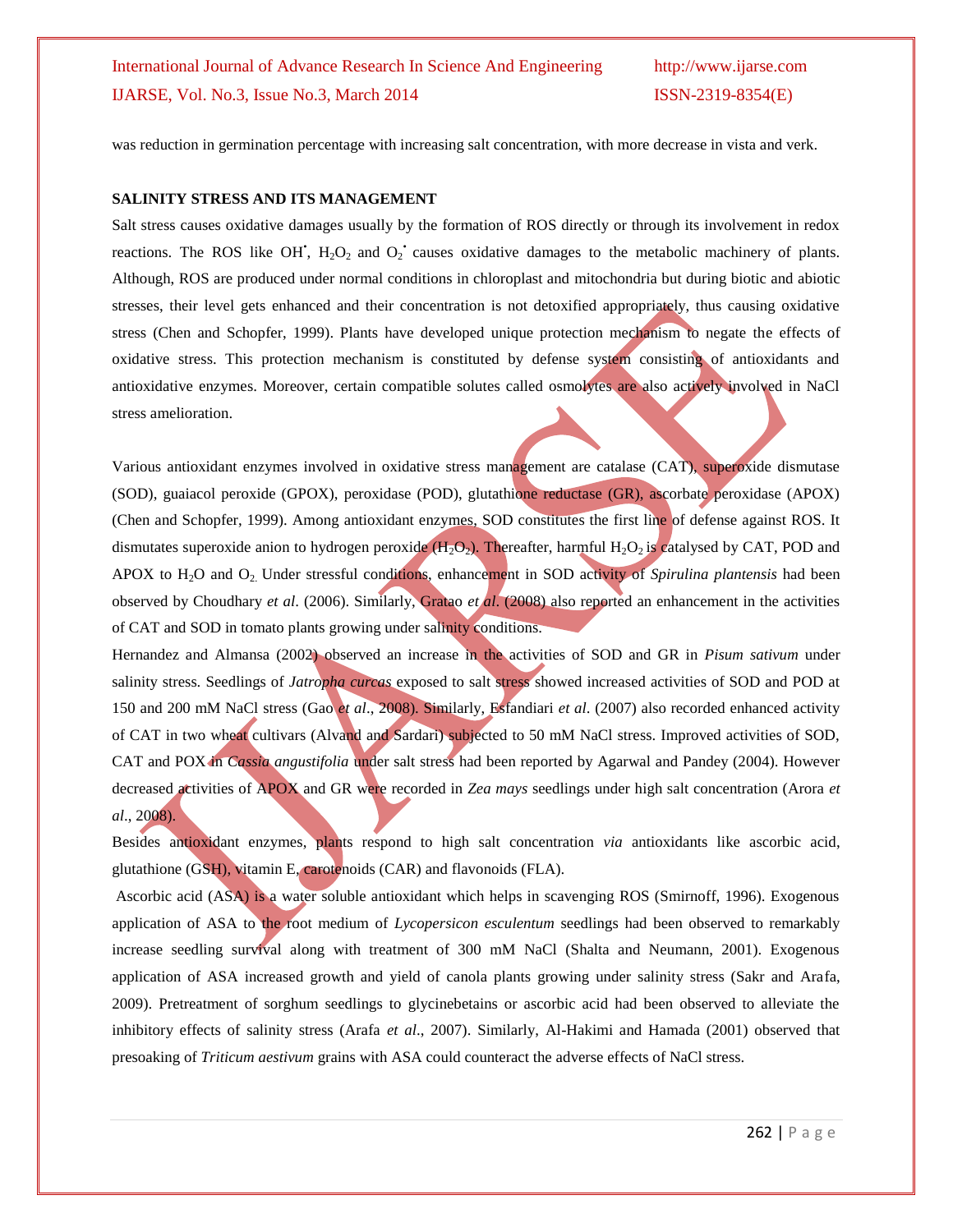Glutathione (GSH) is a non sulphur containing tripeptide acting as a storage and transport form of reduced sulphur. GSH is a water soluble low molecular weight antioxidant playing central role in ascorbate glutathione cycle (Tausz *et al.*, 2004). GSH has been shown to reduce oxidative stress by scavenging  $O_2^{\bullet -}$  and  $H_2O_2$  (Cozatl and Sanchez, 2006). Soaking of *Brassica napus* seeds with reduced GSH nullified the inhibitory effects of salinity stress on growth parameters like shoot fresh and dry weight (Kattab, 2007). Similarly, Ruiz and Blumwald (2002) observed that there was an induction of cysteine and GSH synthesis in *Brassica napus* during salt stress.

Carotenoids are lipid soluble antioxidants playing an important role in plant metabolism as well as in oxidative stress tolerance (Ahmad *et al*., 2009). They protect photosynthetic apparatus against various harmful stresses (Strzalka *et al.,* 2003). Similarly Mane *et al*. (2010) reported an enhancement in the content of carotenoids in *Cymbopogan nardus* growing under salinity stress suggesting its role in alleviating salinity stress. There was an increase in β-carotene content of *Chlorella vulgaris* subjected to salinity stress (Hiremath and Mathad, 2010).

Besides antioxidants and antioxidant enzymes certain osmolytes like proline, glycinebetains, mannitol and sorbitol also get accumulated to overcome the ill effects of salt stress (Sairam and Tyagi, 2004). *Oryza sativa* plants were shown to accumulate proline under NaCl stress (Garcia *et al*., 1997). Alamgir *et al.* (2007) also observed enhancement in proline accumulation under salinity stress in rice seedlings.

The active involvement of plant growth regulators *viz*. auxins, jasmonates, brassinosteroids and polyamines in key physiological processes have been widely accepted (Shi *et al*., 2010). In the last few decades the application of brassinosteroids as a unique agricultural tool to enhance resistance potential of plants against abiotic and biotic stresses is on the rise.

### **BRASSINOSTEROIDS**

Brassinosteroids (BRs) are growth promoting phytohormones found at low concentration in pollen, seeds and young vegetative tissues throughout the plant kingdom. They are found in gymnosperms, monocotyledons, dicotyledons and in algae. The endogenous level of BRs varies from tissue to tissue and with the age of the plant. Highest concentration of BRs is found in pollen and immature seeds (Khirpach *et al*., 2000). They are found at nanomolar and micromolar concentrations and have been reported to regulate large number of physiological activities such as cell division, seed germination and vascular differentiation (Clouse and Sasse, 1998).

### **PHYSIOLOGICAL ACTIVITIES OF BRASSINSTEROIDS**

### **Cell division and cell expansion**

BRs have been recorded for stimulating the cell division at nanomolar concentrations. Fathutdinova *et al.* (2002) observed an increase in the mitotic rate of wheat roots after treatment with 24-epibrassinolide (EBL). Stimulation of cell division by 50% in cultured parenchyma cells of *Helianthus annus* was observed by Clouse and Zuerk (1991) by nM application of BRs along with auxins and cytokinins. The growth induced by BRs is due to cell division and cell elongation (Clouse and Sasse, 1998). Pronounced elongation of hypocotyls, epicotyls and peduncle of dicots, as well as coleoptiles and mesocotyls of monocots has been observed upon nM to  $\mu$ M application of BRs (Clouse,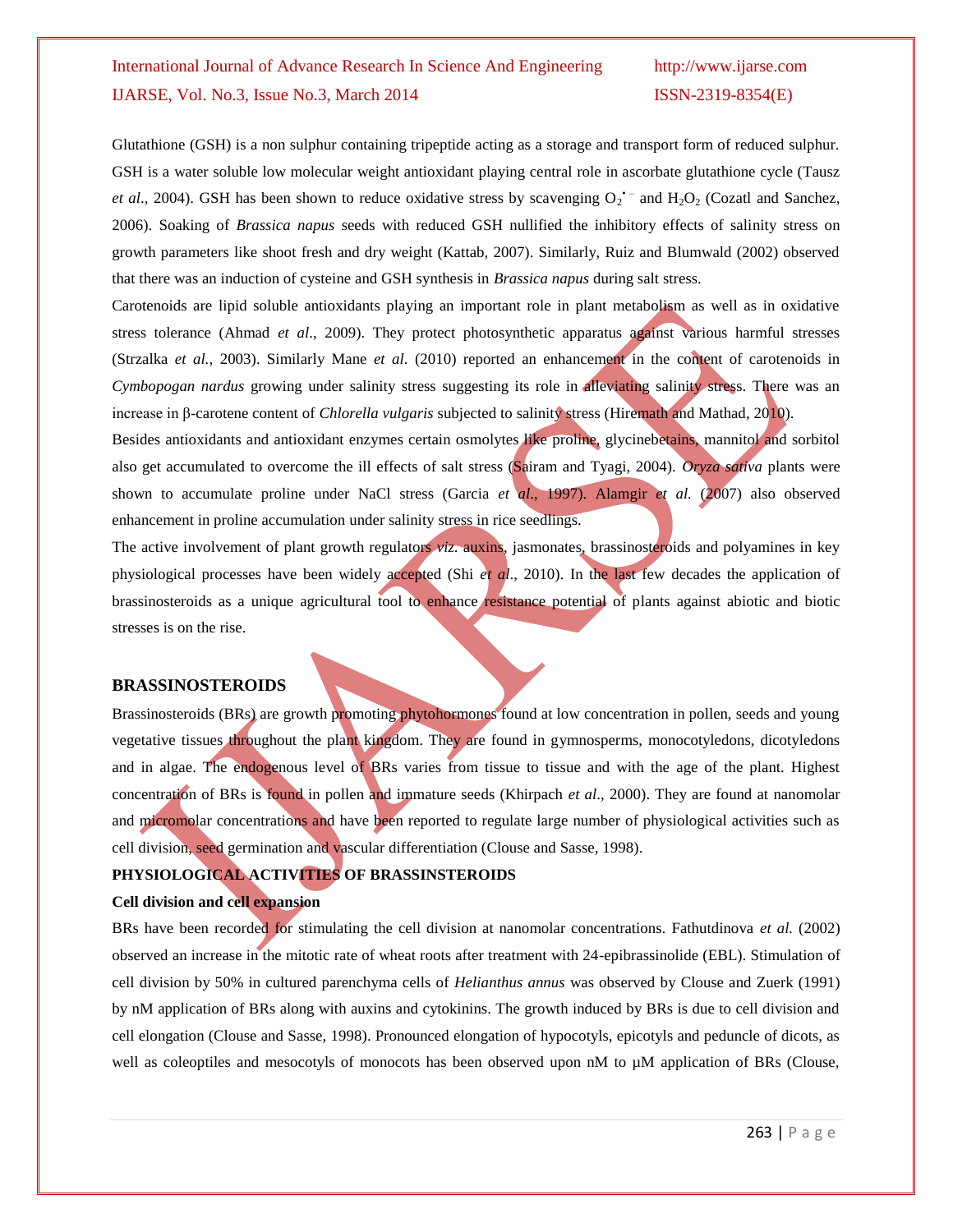1996). Cell expansion induced by BRs has been attributed to proton extrusion and hyperpolarisation of cell membranes in the asymmetric expansion of the joint pulvini of rice lamina (Cao and Chen, 1995).

#### **Seed germination**

Ali *et al*. (2005) recorded significant enhancement in percentage seed germination of *Cicer arietinum* seeds treated exogenously with homobrassinolide (HBR) at  $10^{-8}$  M concentration. Similarly, Sharma and Bhardwaj (2007) recorded promotion of seed germination by exogenous application of BRs in *Brassica juncea.* Improved seed germination by application of BRs was also reported in *Eucalyptus camaldulensis* by Sasse *et al.* (1995).

### **Vegetative growth**

Chon *et al.* (2000) reported that pre treatment of rice caryopsis with **brassinolide** (BL) could increase leaf sheath when grown in light. Malabadi and Nataraja (2010) showed the role of EBL in micropropagation of orchids. EBL application had also been observed to enhance root growth in *Hordeum vulgare* (Kartal *et al*., 2009).

### **Vascular differentiation**

The requirement of auxins and cytokinins for the initiation of xylem development both *in vitro* and *in vivo* has been widely understood (Fukuda, 1997). Similarly, BRs have also been recorded to play significant role in vascular differentiation. Clouse and Zurek (1991) observed that nM concentration of exogenous BL in *Helianthus annus*  could increase differentiation of treachery elements.

### **Brassinosteroid and stress management**

BRs have been reported to play an important role in abiotic and biotic stress management. BRs are now regarded as an important component of plant stress response, due to their capacity to regulate antioxidative defense system. BRs application has been effectively used for ameliorating the adverse effects of salt stress in plants. Anuradha and Rao (2003) observed that BRs could significantly reduce the inhibitory effects of salt stress in rice plants by improving the pigment levels and nitrate reductase activity. Application of BRs had been observed to relieve the salinity induced inhibition of seed germination and seedling growth in barley (Kulaeva *et al*., 1991) and rice (Anuradha and Rao, 2003).

Arora *et al*. (2008) had reported that application of 28-HBR could alleviate oxidative stress in salt treated maize plants. Seedlings of *Brassica juncea* cv. varuna showed decreased activities of nitrate reductase, carbonic anhydrase and chlorophyll content under salinity stress. However presoaking treatment of seeds with HBR was observed to reduce salinity stress by enhancing the activities of nitrate reductase, carbonic anhydrase and chlorophyll contents (Hayat *et al*., 2007). Exogenous application of EBL was found to alleviate inhibitory effects of salt stress on shoot growth parameters and relative water content in *Capsicum annum* (Houimli *et al*., 2008). Similarly, Anuradha and Rao (2001) reported that BRs application in *Oryza sativa* growing under salinity stress could reverse the inhibitory effects on seed germination and seedling growth and also improve the level of nucleic acid and compatible solutes.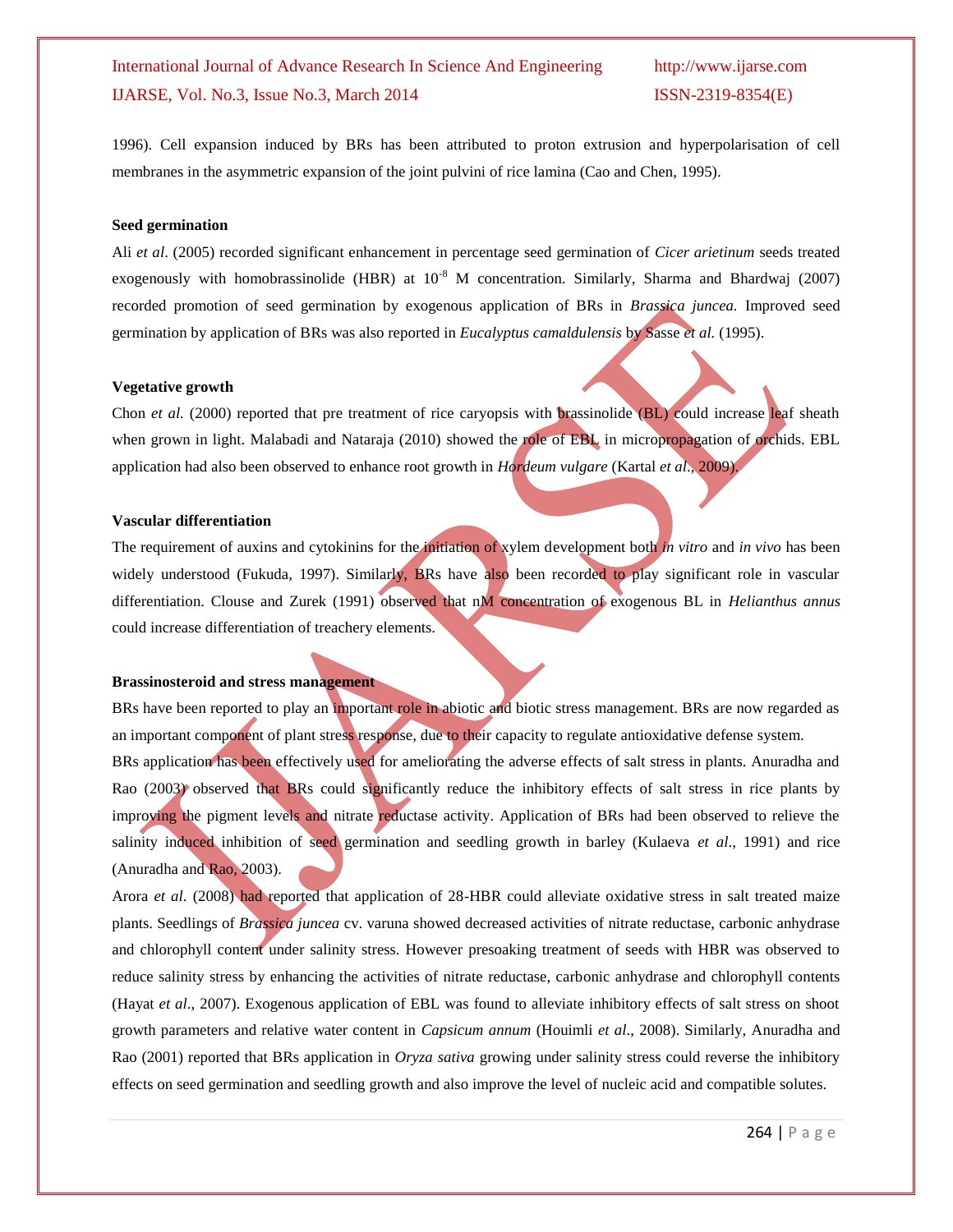Exogenous application of BRs was observed to reduce the ill effects of salinity stress in rice seeds (Rao *et al*., 2002). BRs have also been observed to ameliorate the impact of salt stress on growth by restoring pigment levels and enhancing nitrate reductase activity (Anuradha and Rao, 2001). BRs enhanced the activities of APOX, CAT and SOD in *Brassica juncea* under salt stressed and control conditions (Sirhindi *et al.,* 2009). Improvement of membrane stability index and water content in *B. juncea* under NaCl stress was observed by Ali *et al*. (2008). More recently, Divi *et al*. (2010) reported that salt tolerance in *Arabidopsis* mutants deficient in ABA, ethylene, jasmonic acid and salicylic acid when treated with exogenous BRs could be significantly enhanced.

### **POLYAMINES**

Polyamines (PAs) are the low molecular weight polycations found ubiquitously in all living organisms and functioning in a wide range of biological processes (Takahashi and Kakehi, 2009). The main PAs found in plant cells are diamine putrescine (Put), triamine spermidine (Spm) and cadaverine (Cad) and tetramine spermine (Spm). They are aliphatic compounds which are positively charged at physiological pH. This property allows PAs to interact with negatively charged biomolecules such as DNA, RNA, proteins and phospholipids, thus involved in the regulation of physical and chemical properties of membrane, nucleic acid structure and function and modulations of enzyme activities. PAs have been shown to play important role in physiological processes such as cell growth and development and management of various environmental stresses (Gill and Tuteja, 2010). PAs are regarded as a class of growth regulators due to their active involvement in various physiological activities which are described as below:-

PAs are involved in many developmental processes such as cell division, embryogenesis, reproductive organ development, root growth and abiotic stresses (Sawhney *et al*., 2003). Put has been shown to influence somatic embryogenesis and plant regeneration in *Pinus gererdiana* (Malabadi and Nataraja, 2010). Similarly, Sacramento *et al.* (2004) observed that in the cultures of *Grateloupia*, Spm promoted the maturation of cystocarp to the eventual liberation of spores from aseptic fertile explants. Exogenous application of PAs to *Citrus reticulata* plants conferred dehydration tolerance *via* modulation of antioxidant capacity and stomatal response (Shi *et al*., 2010).

Takahashi and Kakehi (2009), observed that Spd is essential for the survival of *Arabidopsis* embryos. Similarly, Savarin *et al.* (2010) proved that PAs act as potential regulators of the complex dynamical properties of anionic microtubules. Foliar application of Put at 100 and 200 ppm on *Syngonium* plants had significantly increased all growth characters like plant height, stem diameter, number of leaves, leaf area, fresh and dry weights of roots and leaves (Quesni *et al*., 2010). Cotton seeds soaked with Spm at different concentrations showed an enhancement in germination percentage, vegetative and flowering stages. In addition to this hypocotyls and epicotyls length of seedlings were significantly enhanced. Moreover, increased level of PAs at flowering stages had also been observed to play important role in reproductive organ development (Abd El-Wahed, 2006).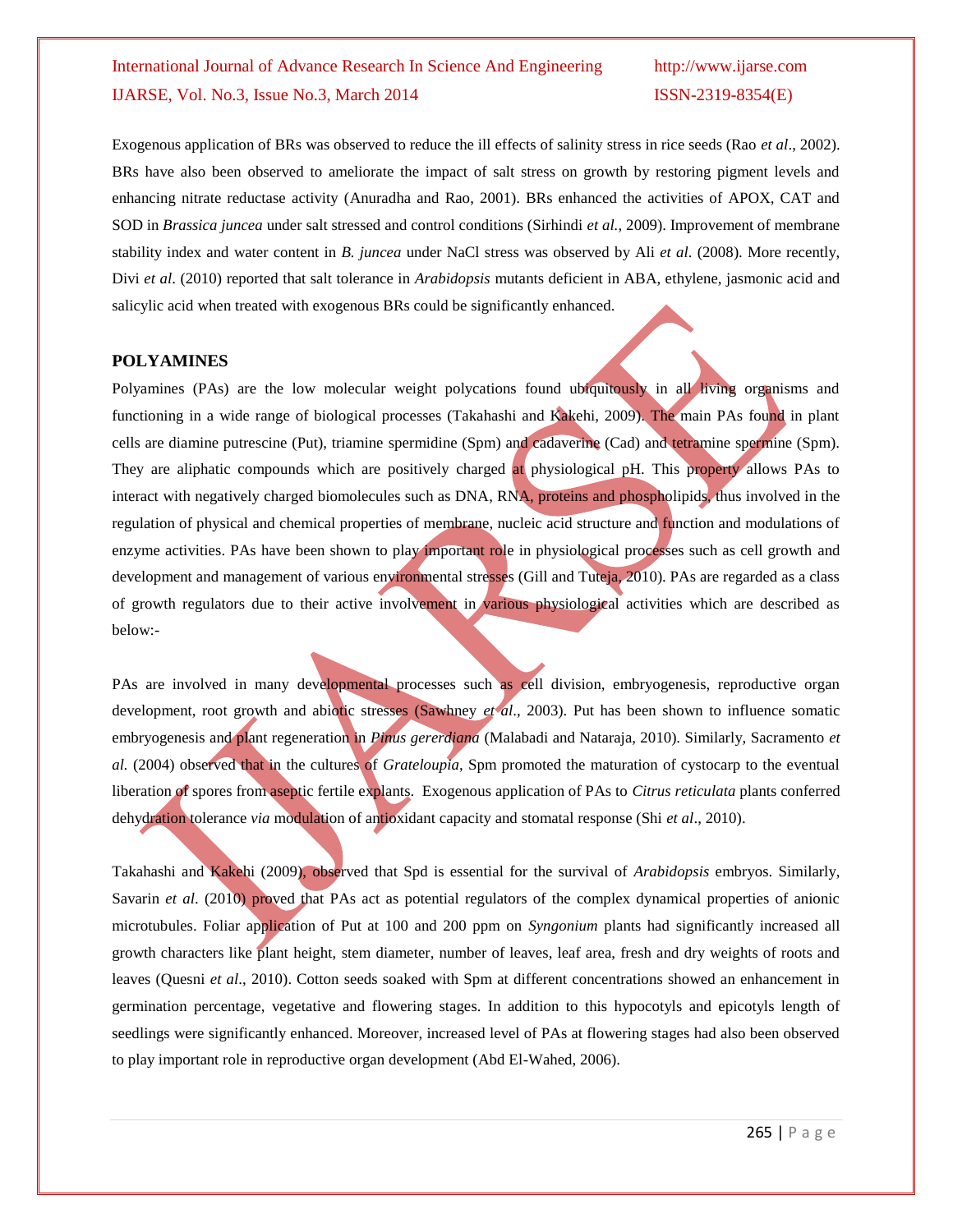Zeid (2004) reported that exogenous Put application (10<sup>-2</sup> mM) in *Phaseolus vulgaris* L. cv Giza 6 results in increasing seed germination up to 88% and this effect was probably due to the activation of amylase and protease enzymes. Ndayiragije and Lutts (2006) observed that exogenous application of Put reduced sodium and chloride accumulation in NaCl treated calli of salt sensitive rice cultivar I Kong Pao. Amelioration of salinity stress by increased level of endogenous PAs in leaf tissue of sunflower exposed to 50, 100 and 150 mM NaCl was reported by Mutlu and Bozcuk (2007). Exogenous Spm cures hypersensitivity of a Spm deficient mutant of *Arabidopsis thaliana* to high salt stress (Yamaguchi *et al*., 2006).

Foliar spray of Put to *Pisum sativum* growing under salinity stress results in the improvement of growth parameters (Hussein *et al.,* 2006). Enhanced expression of arginine decarboxylase (ADC) gene, polyamine biosynthesis enzymes (arginine decarboxylase and ornithine decarboxylase) with rise in Put content was recorded in apple callus under salt stress (Liu *et al*., 2007).

Effect of salt stress on PA metabolism was examined in two rice cultivars I Kong Pao (IKP), salt sensitive and Pokkali salt resistant. Salt stress was observed to increase the concentration of Put in a salt resistant Pokkali variety, however decreased concentration of Put was observed in the salt sensitive IKP variety, suggesting a protective function of Put in response to NaCl stress (Quinet *et al*., 2010). Similar observations were recorded by Tassoni *et al*. (2008) that with an increase in salt concentration in *Arabidopsis*, Spm was the most abundant PA suggesting its important role in tolerance of salt stress.

Recently pretreatment with 1 mM Spd, Spm or Put has been used to prevent salt induced K<sup>+</sup> leakage in the mature root zone of hydroponically grown maize and *Arabidopsis* (Pandolfi *et al*., 2010). Exogenous application of Put and Spd were able to ameliorate salt stress in barley seedlings by maintaining root tonoplast integrity (Zhao and Qin, 2004). Exogenous application of Put had been recorded to alleviate salinity stress by maintaining high K<sup>+</sup> level and lowering Na<sup>+</sup> in *Brassica juncea* leaves (Lakra *et al.,* 2006).

Jiu Ju *et al*. (2007) observed that exogenous Spd application in cucumber seedlings during salinity stress results in increased content of endogenous Spd and Spm. Besides it also increased SOD, POD and CAT activities and decreased ROS production rate,  $H_2O_2$  and malondialdehyde (MDA) contents and electrolyte leakage and thus significantly promoted root growth. Duan *et al.* (2008) also reported that exogenous Spd application to *Cucumus sativus* growing under salinity stress could enhance short term salinity tolerance.

When seeds of *Amaranthus*, green gram, green peas, spinach and chickpea were grown in MS medium supplemented with various concentrations of NaCl, only spinach and Amaranthus were found to be salt tolerant at 50 mM NaCl. However when seeds were inoculated in MS medium supplemented with different concentrations of NaCl and Spd, all the seeds showed germination. Thus Spd was shown to enhance salinity tolerance by increasing seed germination percentage (Rebecca *et al*., 2010). Similarly, Chattopadhaya *et al*. (2002) reported that exogenous application of Spd and Spm could significantly prevent the leakage of electrolytes and amino acids from roots and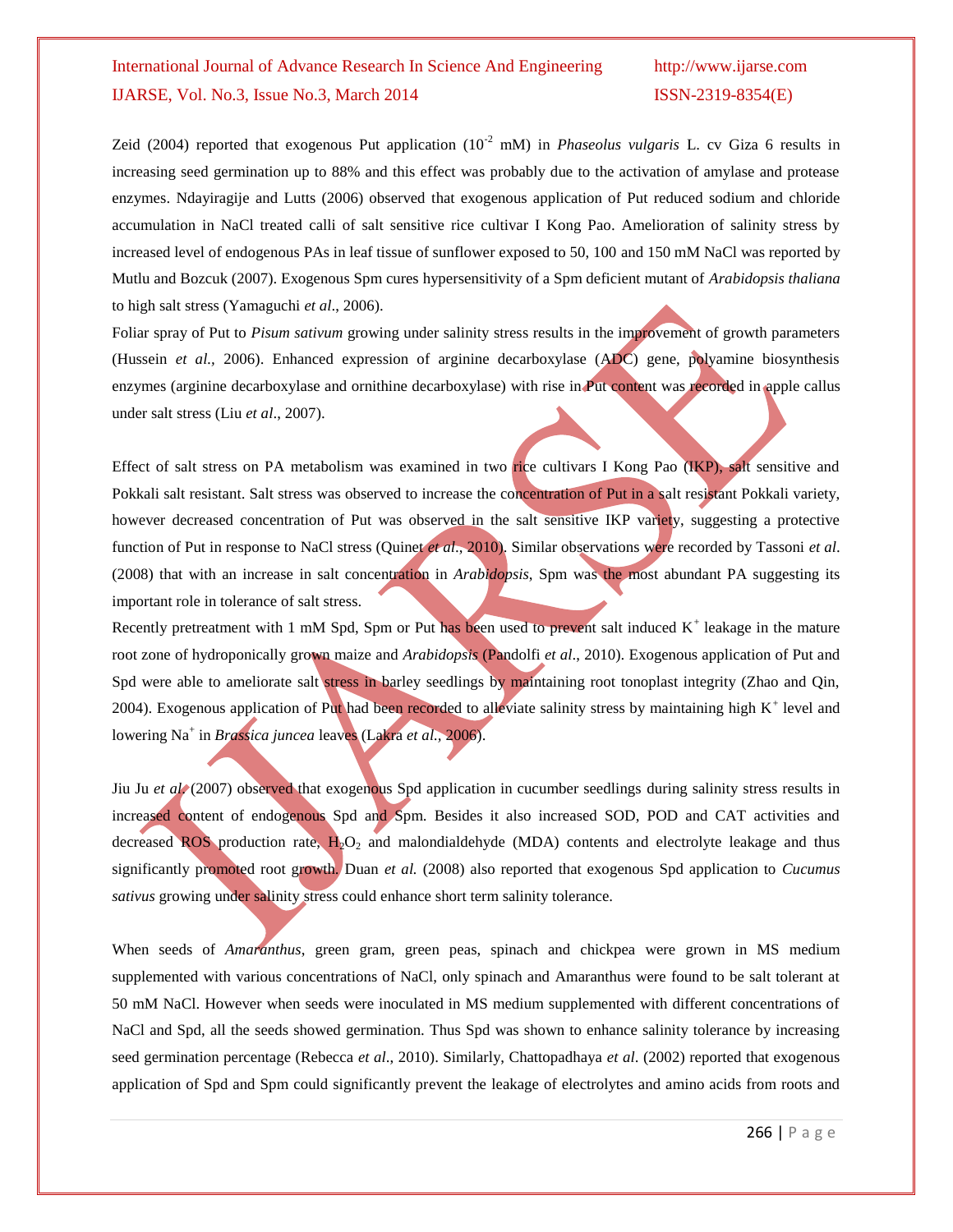shoots induced by salinity stress in *Oryza sativa*. Ali (2000) observed that presoaking of *Atropa belladonna* plants with Put reduced the net accumulation of sodium and chloride under salinity stress.

### **REFERENCES**

- [1.] Abd El-Wahed, M.S.A. (2006). Exogenous and endogenous polyamines relation to growth, α-cellulose precipitation in fibres and productivity of cotton plant. *World Journal of Agricultural Sciences* **2(2):** 139- 148.
- [2.] Agarwal, S. and Pandey, V. (2004). Antioxidant enzyme responses to NaCl stress in *Cassia angustifolia. Biologia Plantarum* **48(4):** 555-560.
- [3.] Ahmad, P., Jallel. C.A., Arooz, M.M. and Nabi, G. (2009). Generation of ROS and non enzymatic antioxidants during abiotic stress in plants. *Botany Research International* **2(1):** 11-20.
- [4.] Alamgir, A.N.M., Mussa, M. and Ali, M.Y. (2007). Some aspects of mechanisms of NaCl stress tolerance in the seedlings of four rice genotypes. *Bangladesh Journal of Biological Sciences* **36(2):** 181-184.
- [5.] Al-Hakimi, A.M.A. and Hamada, A.M. (2001). Counteraction of salinity stress on the wheat plants by grain soaking in ascorbic acid, thiamin or sodium salicylate. *Biologia Plantarum* **44(2):** 253-261.
- [6.] Ali, B., Hayat, S. and Ahmad, A. (2005). Response of germinating seeds of *Cicer arietinum* to 28 homobrassinolide and/or potassium. *General and Applied Plant Physiology* **31(1-2):** 55-63.
- [7.] Ali, B., Hayat, S., Fariduddin, Q. and Ahmad, A. (2008). 24-epibrassinolide protects against the stress generated by salinity and nickel in *Brassica juncea. Chemosphere* **72(9):** 1387-1392.
- [8.] Anuradha, S. and Rao, S.S.R. (2001). Effect of brassinosteroids on salinity stress induced inhibition of seed germination and seedling growth of rice (*Oryza sativa* L.). *Plant Growth Regulation* **33:** 151-153.
- [9.] Anuradha, S. and Rao, S.S.R. (2003). Application of brassinosteroids to rice seed (*Oryza sativa*) reduce the impact of salt stress on growth, prevented photosynthetic pigment loss and increased nitrate reductase activity. *Plant Growth regulation* **40:** 29-32.
- [10.] Arafa, A.A., Khafagy, M.A. and El-Bonna, M.F. (2007). The effect of glycinebetaine or ascorbic acid on the salt stress induced damages in sorghum plant cells. *International Journal of Botany* **3(3):** 251-259.
- [11.] Arora, N., Bhardwaj, R., Sharma, P. and Arora, H.K. (2008). Effect of 28-homobrassinolide on growth, lipid peroxidation and antioxidative enzyme activities in seedlings of *Zea mays* L. under salinity stress. *Acta Physiologiae Plantarum* **30:** 833-839.
- [12.] Bhaskar, P., Kuldeep, B. and Singh, R.P. (2009). Differential response of two high yielding cultivars of Indian mustard (*Brassica juncea* L.) to NaCl salinity during seed germination and early seedling growth. *Journal of Ecophysiological Occupational Health* **9:** 137-144.
- [13.] Cao, H. and Chen, S. (1995). Brassinosteroid-induced rice lamina joint inclination and its relation to indole-3-acetic acid and ethylene. *Plant Growth Regulation* **16:** 189-196.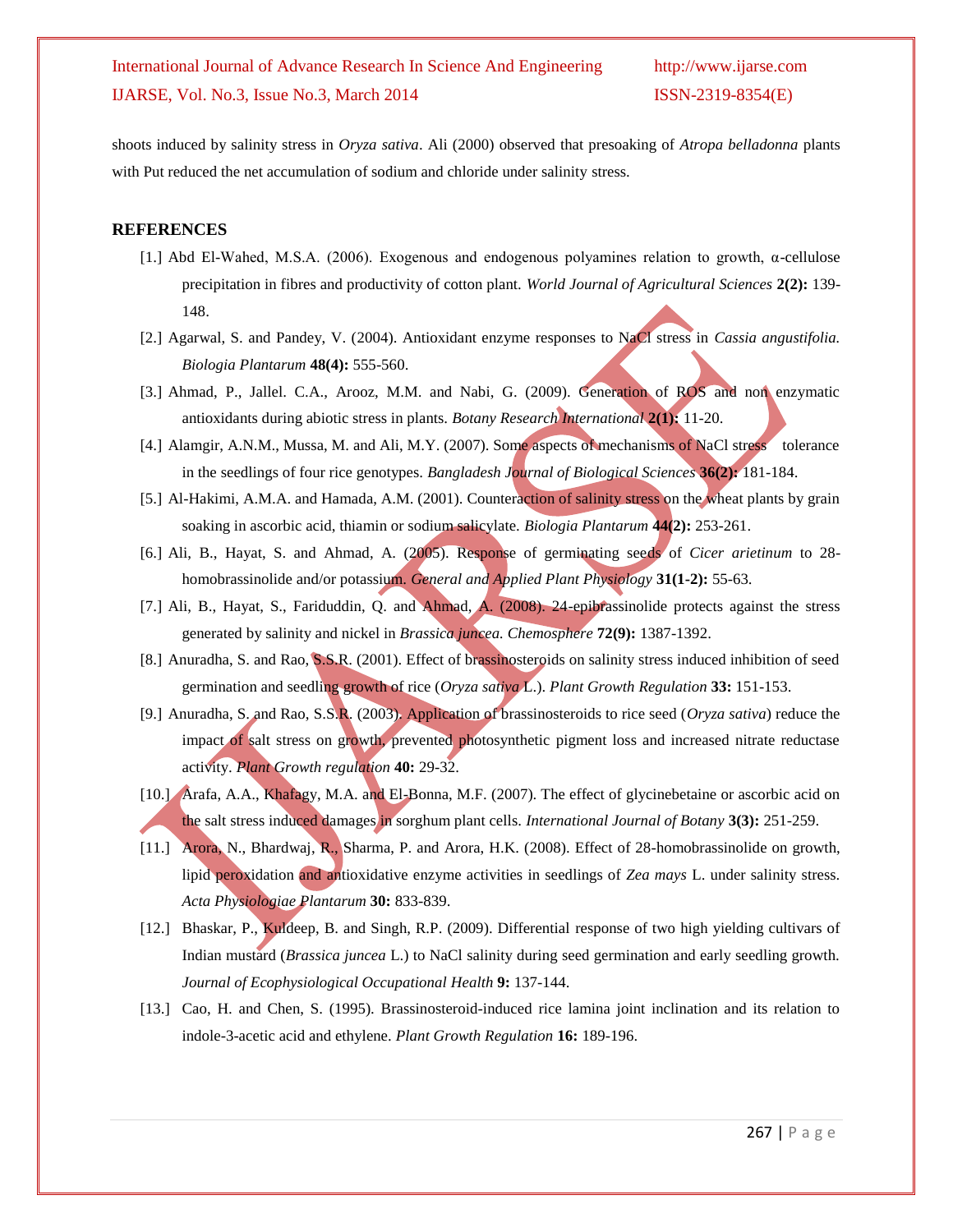- [14.] Chattopadhayay, M.K., Tiwari, B.S., Chattopadhayay, G., Sengupta, D.N. and Ghosh, B. (2002). Protective role of exogenous polyamines on the salinity stressed rice (*Oryza sativa*) plants. *Physiologia Plantarum* **116(2):** 192-199.
- [15.] Chen, S. and Schopfer, P. (1999). Hydroxyl-radical production in physiological reactions. *European journal of Biochemistry* **260:** 726-745.
- [16.] Choudhary, M., Jetly, U.K., Khan, M.A., Zutshi, S. and Fatma, T. (2006). Effect of heavy metal stress on proline, malondialdehyde and superoxide dismutase activity in the cyanobacterium *Spirulina plantesis*-S5. *Ecotoxicology and Environmental Safety* **66(2):**204-209.
- [17.] Clouse, S.D. (1996). Molecular genetic studies confirm the role of brassinosteroids growth and development. *The Plant Journal* **10(1):** 1-8.
- [18.] Clouse, S.D. and Sasse, M.J. (1998). Brassinosteroids: Essential regulators of plant growth and development. *Annual Reviews of Plant Physiology and Plant Molecular Biology* **49:** 427-51.
- [19.] Clouse, S.D. and Zuerk, D. (1991). Molecular analysis of brassinolide action in plant growth and development. In: *Brassinosteroids: Chemistry, Bioactivity and Applications* (Eds. H.G. Cutler, T. Yokota, and G. Adam). *ACS Symposium Series, American Chemical Society*, Washington **474:** 122-140.
- [20.] Cozatl, M.D.G. and Sanchez, M.R. (2006). Control of glutathione and phytochelatin synthesis under cadmium stress. Pathway modeling for plants. *Journal of Theoretical Biology* **238(4):** 919-36.
- [21.] Divi, V.K., Rahman, T. and Krishna. P. (2010). Brassinosteroids mediated stress tolerance in *Arabidopsis* shown interactions with ascorbic acid, ethylene and salicylic acid pathways. BMC *Plant Biology* **10:** 151.
- [22.] Duan, J., Li, J., Guo, S. Kang, Y. (2008). Exogenous spermidine affects polyamine metabolism in salinity stressed *cucumus sativus* roots and enhances short term salinity tolerance. *Journal of Plant Physiology* **165(15):**1620-35.
- [23.] Fathutdinova, R.A., Shakirova, F.M., Chemeris, A.V., Sabirzhanov, B.E. and Vakhitov, V.A. (2002). No reactivity in wheat with ploidy levels treated with phytohormones. *Russian Journal of Genetics* **38:** 1335-1338.
- [24.] Fukuda, H. (1997).Tracheary element differentiation. *The Plant Cell* **9:** 1147-1156.
- [25.] Gao, S., Ouyang, C., Wang, S., Xu, Y., Tang, L. and Chen, F. (2008). Effects of salt stress on growth, antioxidant enzyme and phenylalanine ammonia-lyase activities in *Jatropha curcas* L. seedlings. *Plant Soil Environment* **54(9):** 373-381.
- [26.] Garcia, A.B., Engler, J.A., Iyer, S., Gerats, T., Montagu, M.V. and Caplan, A.B. (1997). Effects of osmoprotectants upon NaCl stress in rice. *Plant Physiology* **115:** 159-169.
- [27.] Gill, S.S. and Tuteja, N. (2010). Polyamines and abiotic stress tolerance in plants*. Plant Signalling and Behaviour* **5:** 26-33.
- [28.] Gratao, P.L., Monteiro, C.C., Peres, L.E.P. and Azevedo, R.A. (2008). Acquired tolerance of tomato (*Lycopersicon esculentum* cv. Micro-Tom) plants to cadmium induced stress. *Annals of Applied Biology* **153:** 321-333.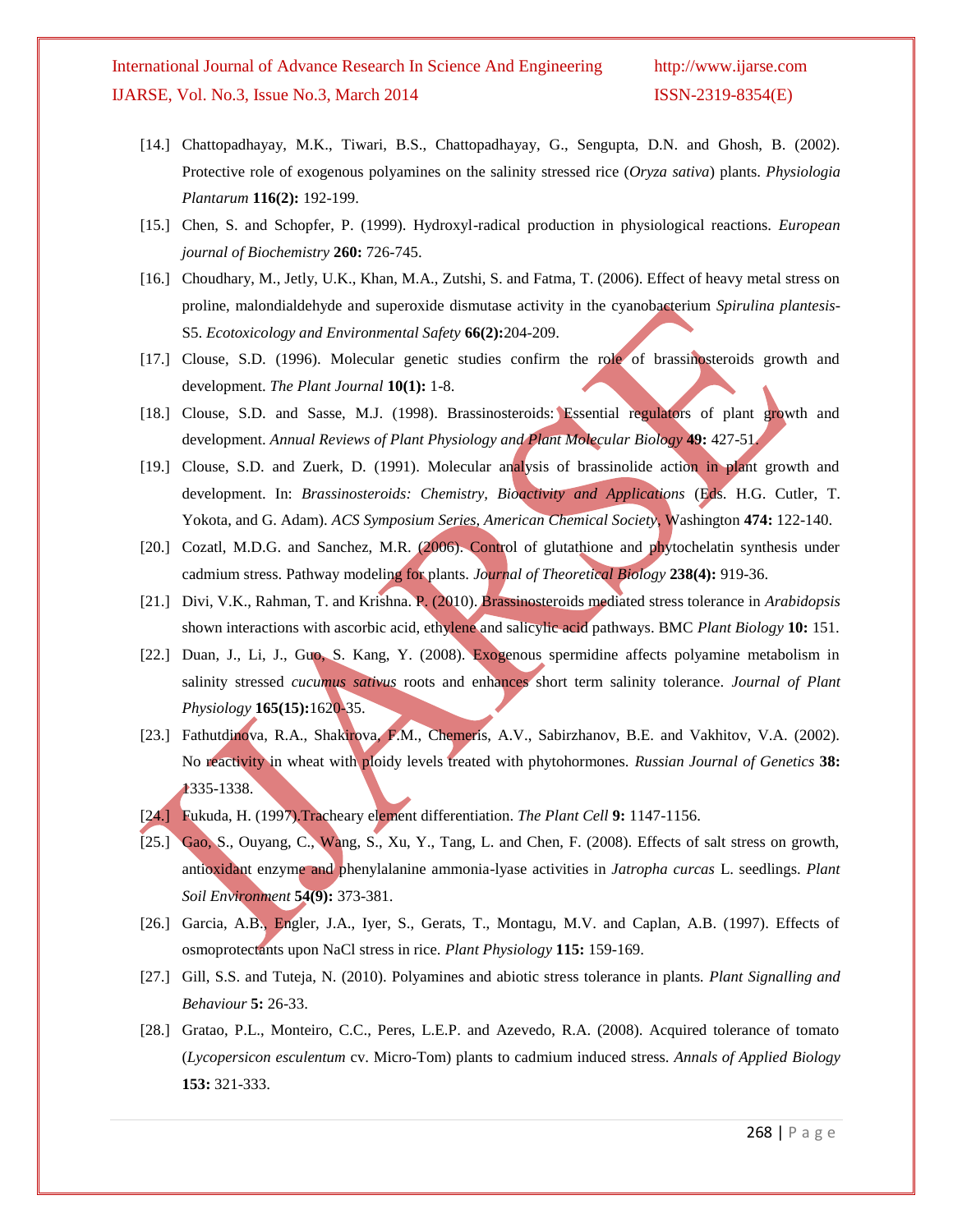- [29.] Hameed, A., Nasser, S., Iqbal, T. Syed, H. and Haq, M.A. (2008). Effects of NaCl salinity on seedling growth, senescence , catalase and protease activities in two wheat genotypes differing in salt tolerance. *Pakistan Journal of Biological Sciences* **40(3):**1043-1051.
- [30.] Hayat, S., Ali, B., Hasan, S.A. and Ahmad, A. (2007). Effect of 28-homobrassinolide on salinity induced changes in *Brassica juncea. Turkish Journal of Biology* **31:** 141-146.
- [31.] Hernandez, J.A, and Almansa, M.S. (2002). Short term salt stress on antioxidant systems and leaf water relations of pea leaves. *Physiologia Plantarum* **115(2):** 251-257.
- [32.] Hiremath, S. and Mathad, P. (2010). Impact of salinity on the physiological and biochemical tracts of *Chlorella vulgaris Beijerinck. Journal of Algal Biomass Utilization*. **1(2):** 51-59.
- [33.] Houimli, S.I.M., Denden, M. and Hadj, S.B.E. (2008). Induction of salt stress in pepper (*Capsicum annum*) by 24-epibrassinolide. *EurAsian Journal Biosciences* **2:** 83-90.
- [34.] Hussain, K., Nisar, M.F., Majeed, A., Nawaz, K., Bhatii, K.H., Afghan, S., Shahazad, A. and Zia-ul-Hussnian, S. (2010). What molecular mechanism is adapted by plants during salt stress tolerance. *African Journal of Biotechnology* **9(4):** 416-422.
- [35.] Hussein, M.M., Nadia., El-Gereadly, H.M. and El-Desuki, M. (2006). Role of putrescine in resistance to salinity of pea plants (*Pisum sativum* L.). *Journal of Applied Science Research* **2(9):** 598-604.
- [36.] Jamil, M., Lee, D.B., Jung, K.Y., Ashraf, M., Lee, S.C. and Rha, E.S. (2006). Effect of salt (NaCl) stress on germination and early seedling growth of four vegetable species. *Central European Agriculture* **7(2):** 273-282.
- [37.] Jiu-ju, D., Shi-rong, G., Yun-yan, K. and Yan-sheng, J. (2007). Effects of exogenous spermidine on polyamine content and antioxidant system in roots of cucumber under salinity stress. *Journal of Ecology and Rural Environment* **4**.
- [38.] Joseph, B., Jini, D. and Sujatha, S. (2010). Biological and physiological perspectives of specificity in abiotic salt stress response from various rice plants. *Asian journal of Agricultural Sciences* **2(3):** 99-105.
- [39.] Kartal, G., Temel, A., African, E. and Gozukirmizi, N. (2009). Effects of brassinosteroids on barley root growth, antioxidant system and cell division. *Plant growth Regul ation* **58:** 261-267.
- [40.] Kattab, H. (2007). Role of glutathione and polyadenylic acid on the oxidative defense systems of two different cultivars of *Canola* seedlings grown under saline conditions. *Australian Journal of Basic and Applied Sciences* **1(3):** 323-334.
- [41.] Khirpach, V.A., Zhabinskii, V.N. and De Groot, A. (2000). Twenty years of Brassinosteroids: steroidal plant harmones warrant better crops for the XXI century. *Annals of Botany* **86:** 441-447.
- [42.] Kulaeva, O.N., Burkhanova, E.A., Fedina, A.B., Khokhlova, V.A., Bokebayeva, G.A., Vorbrodt, H.M. and Adam, G. (1991). Effect of brassinosteroids on protein synthesis and plant cell ultrastructure under stress conditions. *American Chemical Society* **474:** 141-155.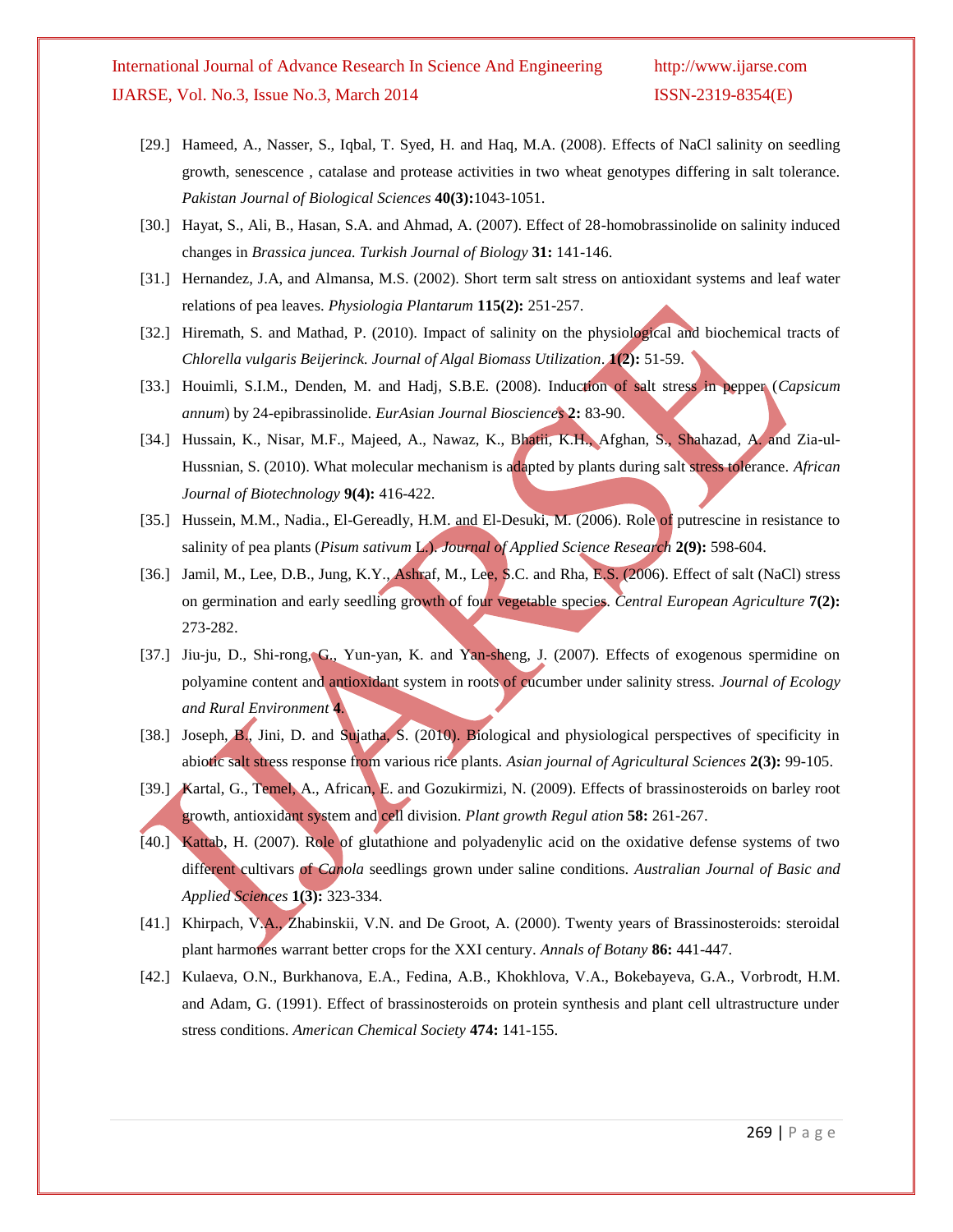- [43.] Lakra, N., Mishra, S.N., Singh, D.B. and Tomar, P.C. (2006). Exogenous putrescine effect on cation concentration in leaf of *Brassica juncea* seedlings subjected to Cd and Pb along with salinity stress. *Journal of Environmental Biology* **27(2):** 263-269.
- [44.] Liu, J.H., Kitashiba, H., Wang , J., Ban, Y. and Moriguchi, T. (2007). Polyamines and their ability to provide environmental stress tolerance to plants. *Plant Biotechnology* **24:** 117-126.
- [45.] Maathuis, F.J.M., Verlin, D., Smith, F.A., Sanders, D., Fernandez, J.A. and Alan, N. (1996). The physiological relevance of Na<sup>+</sup> coupled K<sup>+</sup> transport. *Plant Physiology* 11(2): 1609-1616.
- [46.] Malbadi , R.B. and Nataraja, K. (2010). Putrescine influences somatic embryogenesis and plant regeneration in *Pinus gerardiana wall. Science Alert.*
- [47.] Malbadi , R.B. and Nataraja, K. (2010). Putrescine influences somatic embryogenesis and plant regeneration in *Pinus gerardiana wall. Science Alert.*
- [48.] Mandal, A.K., Sharma. R.C. and Singh, G. (2009). Assessment of salt affected soils in India using GIS. *Geocarto International* **24(6):** 437-456.
- [49.] Mane, A.V., Karade, B.A. and Samant, J.S. (2010). Salinity induced changes in photosynthetic pigments and polyphenols of *Cymbopogan nardus* (L.) Rendle. *Journal of Chemical and Pharmaceutical research*  **2(3):** 338-347.
- [50.] Monirifar, H. and Barghi, M. (2009). Identification and selection for salt tolerance in alfalfa (*Medicago sativa* L.) ecotypes via physiological traits. *Notulae Scientia Biologicae* **1(1):** 63-66.
- [51.] Munns, R. (2002). Comparative physiology of salt and water stress. *Plant, Cell and Environment* **25:** 239-250.
- [52.] Mutlu, F. and Bozcuk, S. (2007). Salinity induced changes of free and bound polyamine levels in sunflower (*Helianthus annus* L.) roots differing in salt tolerance. *Pakistan Journal of Biological Sciences* **39(4):**1091-1102.
- [53.] Nawaz, K. and Ashraf, M. (2007). Improvement in salt tolerance of maize by exogenous application of glycinebetaine; growth and water relations. *Pakistan Journal of Biological Sciences* **39(5):** 1647-1653.
- [54.] Nawaz, K., Hussain, K., Majeed. A., Farah. K., Afghan. S. and Ali. K. (2010). Fatality of salt stress to plants: Morphological physiological and biochemical aspects. *African Journal of Biotechnology* **9(34):** 5475-5480.
- [55.] Pandolfi, C., Pottosin, I., Cuin, T., Mancuso, S. and Shabala, S. (2010). Specificity of polyamine effects on NaCl induced ion flux kinetics and salt stress amelioration in plants. *Plant and Cell Physiology* **51(3):** 422-434.
- [56.] Quesni, F.E.M., Mona, H.M. and Magda, M.K. (2010). Impact of foliar spray of inorganic fertilizer and bioregulator on vegetative growth and chemical composition of *Syngonium podophyllum* L. plant at Nubaia. *Journal of American Science* **6(8):** 288-294.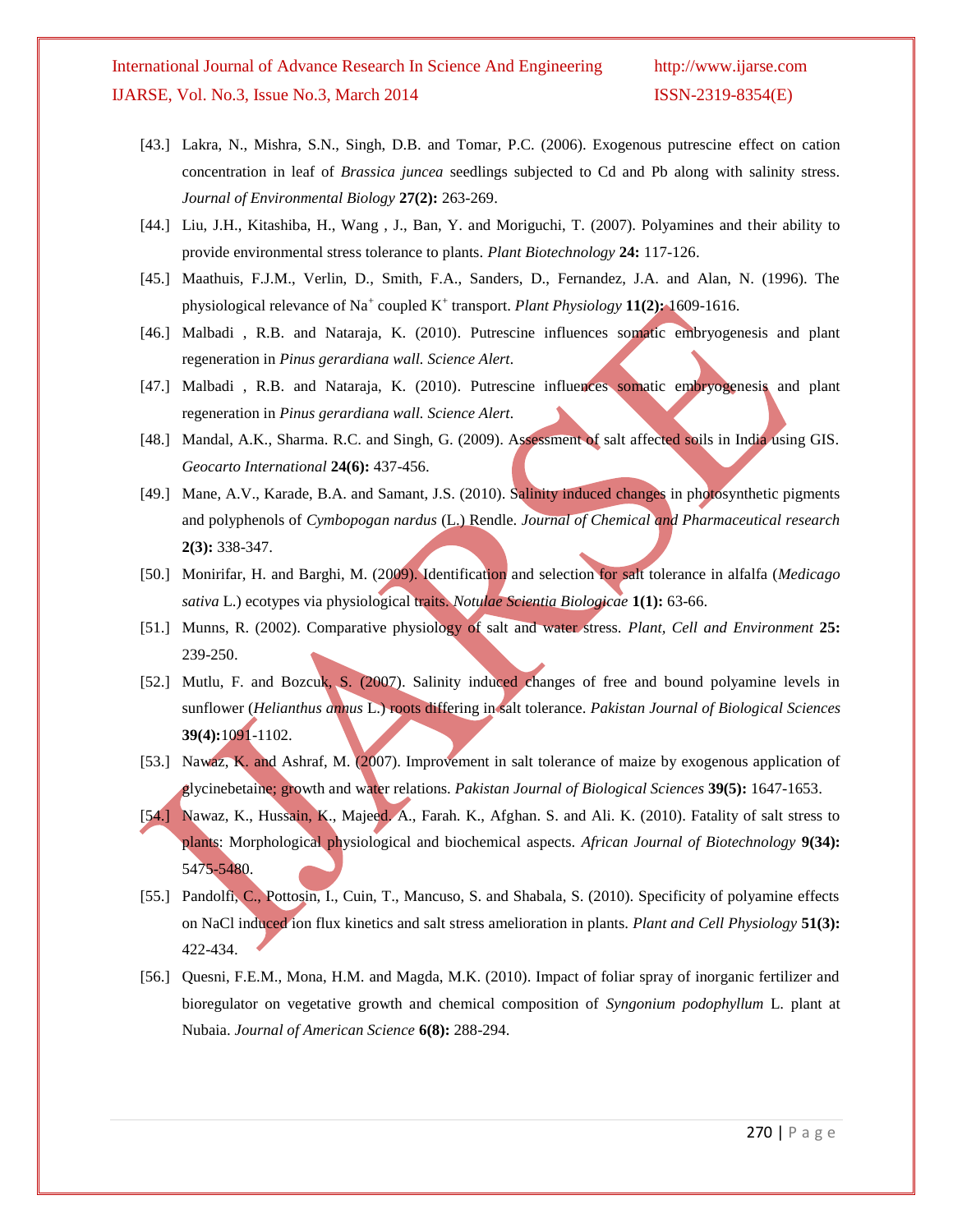- [57.] Quinet, M., Ndayiragije, A., Lefevre, I., Lambillite, B., Dupont-Gillain, C.C. and Lutts, S. (2010). Putrescine differently influences the effect of salt stress on polyamine metabolism and ethylene synthesis in rice cultivars differing in salt resistance. *Journal of Experimental Biology* **61(10):** 2719-2733.
- [58.] Rao, S.S.R., Vardhini, B.V., Sujatha, E. and Anuradha, S. (2002). Brassinosteroids- A new class of phytohormones. *Current Science* **82(10):** 1239-1245.
- [59.] Rebecca, L., Jeyanthi, Soni, D., Dhanalaksh. and Anbuselvi, S. (2010). Effect of exogenous spermidine on salinity tolerance with respect to seed germination. *International Journal of Applied Agricultural Research* **5(2).**
- [60.] Ruiz, J.M. and Blumwald, E. (2002). Salinity induced glutathione synthesis in *Brassica napus*. *Planta* **214:** 965-969.
- [61.] Sabir, P., Ashraf, M., Hussain, M. and Jamil, A. (2009). Relationship of photosynthetic pigments and water relations with salt tolerance of prosomillet (*Panicum miliaceum* L.) accessions. *Pakistan Journal of Biological Sciences* **41(6):** 2957-2964.
- [62.] Sacramento, A.T., Jimenez, P.G., Tiburcio, R.A.A. and Robania, R.R. (2004). Influence of polyamines on the sporulation of *Grateloupia* (Halymeniaceae Rhodophyta). *Journal of Physiology* **40:** 887-894.
- [63.] Sairam, R.K. and Tyagi, A. (2004). Physiology and molecular biology of salinity stress tolerance in plants. *Current Science* **86(3):** 407-421.
- [64.] Sairam, R.K. and Tyagi, A. (2004). Physiology and molecular biology of salinity stress tolerance in plants. *Current Science* **86(3):** 407-421.
- [65.] Sakr, M.J. and Arafa, A.A. (2009). Effects of some antioxidants on *Canola* plants grown under soil salt conditions. *Pakistan Journal of Biological Sciences* **12(7):** 582-8.
- [66.] Sasse, J.M., Smith, R. and Hudson, I. (1995). Effects of 24-Epibrassinolide on the germination of seeds of *Eucalyptus camadulensis* in saline conditions. *Proceedings of Plant Growth Regulation Society of America* **22:** 136-141.
- [67.] Savarin, P., Barbet, A., Deiga, S., Joshi, V., Hamon, L., Lefevre, J., Nakib, S., Bandt, J.D., Moinard, C., Curmi, P.A. and Pastre, D. (2010). A central role for polyamines in microtubule assembly in cells. *Biochemical Journal* **430:** 151-159.
- [68.] Sawhney, R.K., Tiburcio, A.F., Altabella, T. and Galston, A.W. (2003). Polyamines in plants: An overview. *Journal of Cell and Molecular Biology* **2:** 1-12.
- [69.] Shahbaz, M. and Ashraf, M. (2007). Influence of exogenous application of brassinosteroids on growth and mineral nutrients of wheat (*Triticum aestivum*) under saline conditions. *Pakistan Journal of Biological Sciences* **39(2):** 513-522.
- [70.] Shalta, A. and Neumann, P.M. (2001). Exogenous ascorbic acid (vitamin C) increases resistance to salt stress and reduces lipid peroxidation. *Journal of Experimental Botany* **52(364):**2207-2211.